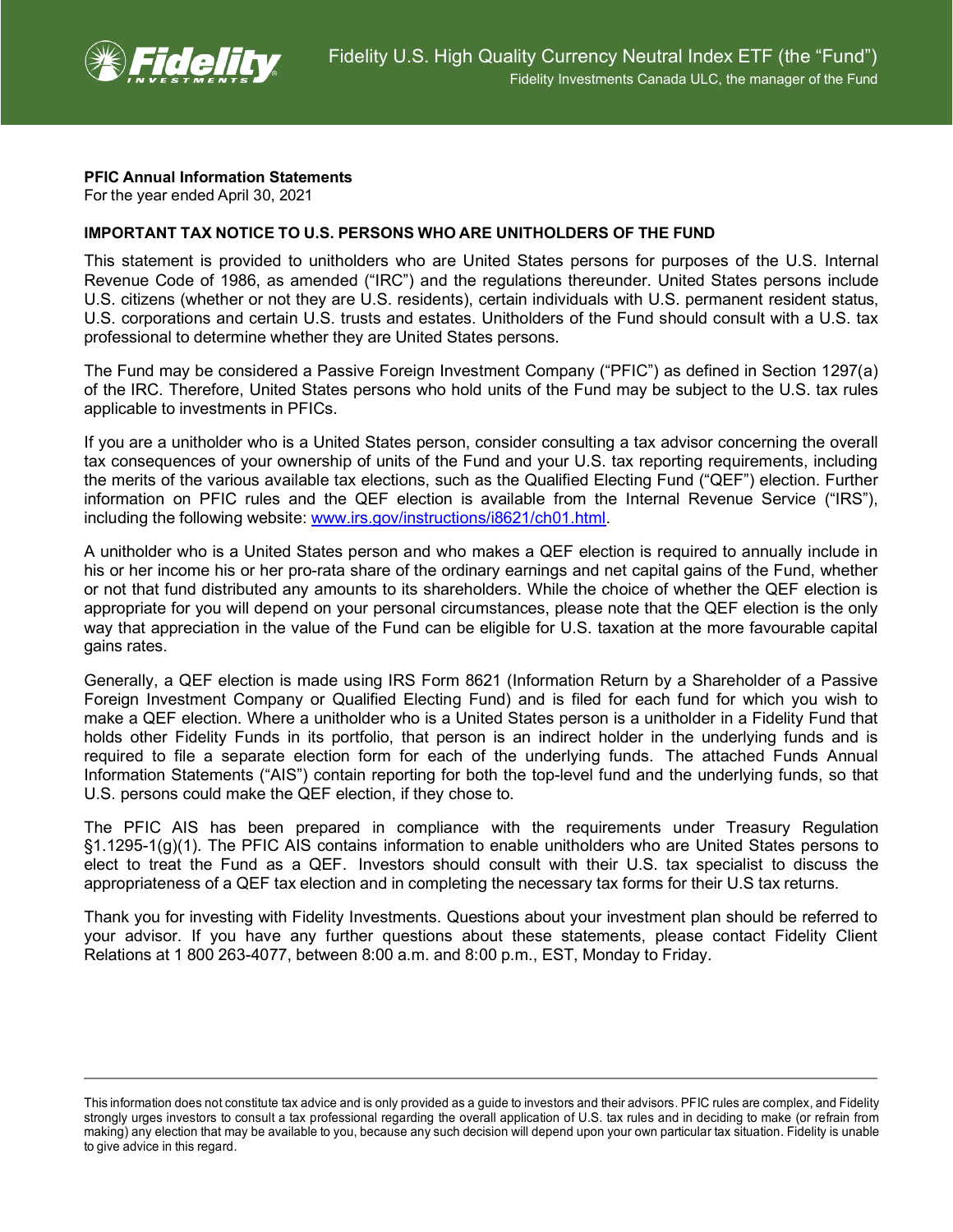

## **PFIC Annual Information Statements (US\$)**

For the Fund's PFIC taxation year ended April 30, 2021

- 1. This Information Statement applies to the PFIC taxation year of Fidelity U.S. High Quality Currency Neutral Index ETF (the "Fund") commencing on May 01, 2020 and ending on April 30, 2021.
- 2. The per-unit, per-day amounts of ordinary earnings and net capital gains of the Fund and it's lower-tier Fund(s) as applicable, for the period specified in paragraph (1) are provided in the table:

| <b>FIDELITY FUND HELD DIRECTLY</b>                         |                                       |                                      | <b>ORDINARY</b><br><b>EARNINGS \$</b>            | <b>NET CAPITAL</b><br><b>GAIN \$</b>         |
|------------------------------------------------------------|---------------------------------------|--------------------------------------|--------------------------------------------------|----------------------------------------------|
| Fidelity U.S. High Quality Currency Neutral Index ETF      |                                       |                                      | 0.01143649                                       | 0.00372177                                   |
| <b>FIDELITY LOWER-TIER FUNDS</b><br><b>HELD INDIRECTLY</b> | <b>ORDINARY</b><br><b>EARNINGS \$</b> | <b>NET CAPITAL</b><br><b>GAIN \$</b> | <b>FUND'S U.S. TAX YEAR</b><br><b>COMMENCING</b> | <b>FUND'S U.S. TAX</b><br><b>YEAR ENDING</b> |
| Fidelity U.S. High Quality Index ETF                       | 0.00648653                            | 0.00572023                           | May 01, 2020                                     | April 30, 2021                               |
| Fidelity U.S. Money Market<br><b>Investment Trust</b>      | 0.00000000                            | 0.00000000                           | May 01, 2020                                     | April 30, 2021                               |

To determine your pro-rata share of the amounts of ordinary earnings and net capital gains of the Fund and each of its lower-tier fund(s) held directly and indirectly, as applicable, multiply the per-unit per-day amounts indicated above by the number of units of the Fund held and the number of days you held the units during the Fund's PFIC taxation year.

Here is an example to illustrate the calculation using the per-unit, per-day factors.

You own 100 units of Fund A from the period May 1, 2020 through October 31, 2020. You purchased an additional 100 units of Fund A on November 1, 2020. You did not sell any units of the Fund at any time during the year. Fund A has a PFIC taxation year end of April 30, 2021.

The Fund's ordinary earnings were \$0.001 per unit, per day.

Result: Your ordinary earnings for 2021 of the directly held fund are (\$0.001 \* 183 days \* 100) + (\$0.001 \*180 days\* 200) = \$54.30

Use the same calculation method in the example above, to determine your pro-rata share of the amounts of ordinary earnings and capital gains for any applicable lower-tier Fund(s).

3. The per-unit amounts of cash and fair market value of other properties distributed or deemed distributed by the Fund during the period specified in paragraph(1) are provided in the below chart.

| <b>PAYMENT DATE</b> | <b>CASH/PROPERTY</b><br><b>DISTRIBUTIONS (\$)</b> |  |  |
|---------------------|---------------------------------------------------|--|--|
| June 30, 2020       | 0.08271632                                        |  |  |
| September 30, 2020  | 0.05257825                                        |  |  |
| December 31, 2020   | 0.08554066                                        |  |  |
| March 31, 2021      | 0.07928566                                        |  |  |
| TOTAL               | 0.30012088                                        |  |  |